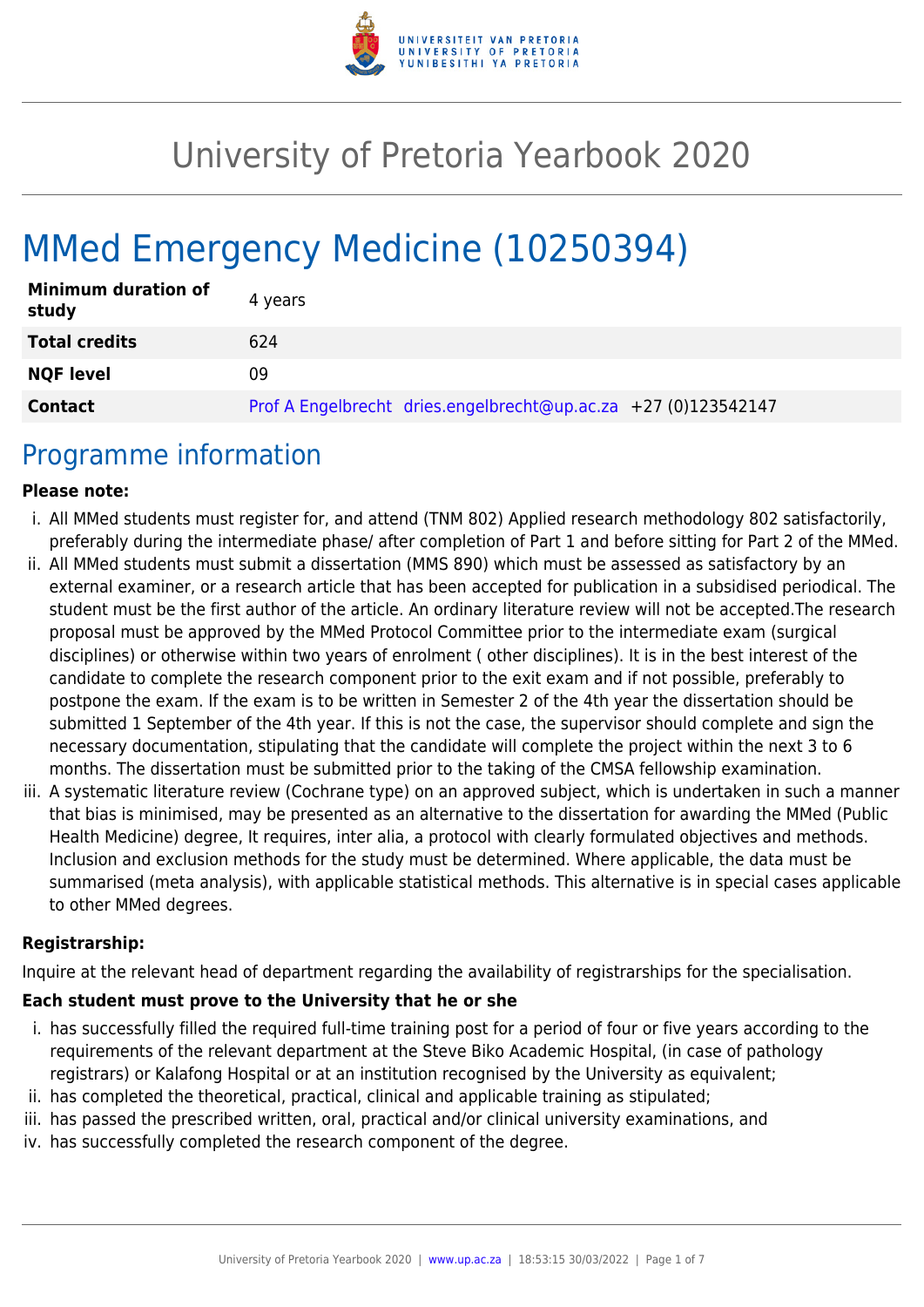

# Admission requirements

- MBChB degree of this University or a qualification deemed by the University to be equivalent to the MBChB degree for at least two years.
- Must be registered as a physician with the Health Professions Council of South Africa for at least one year.
- International students must have qualifications verified by SAQA.

# Other programme-specific information

**Note:** Inquire at the Head of the Department of Family Medicine regarding the availability of registrarships.

**"Major subject"** refers to the recognised field of study in Medicine in which the student specialises. The study of the major subject extends over four or five years, as prescribed by the relevant department.

# Examinations and pass requirements

- i. The sequence of the examinations in the prerequisite subjects will be determined by the head of the department under which the major subject falls.
- ii. The nature, duration and time of the examinations in the prerequisite subjects are determined in cooperation with the heads of the departments under which the prerequisite subjects fall – with the proviso that, except in cases where stipulated otherwise, the examinations in the prerequisite subjects may be held at any time prior to or concurrently with the major subject. The examinations in the major subjects are held as follows:
- iii. In the case of four-year programmes: not before the end of the third year.
- iv. In the case of five-year programmes: not before the end of the fourth year.
- v. A minimum final mark of 50% is required by all departments to pass in a subject and in the clinical section of the examination, a subminimum of 50%. General Regulations apply.
- vi. A student is not admitted to the examination in a prerequisite subject (second examinations excluded) more than twice, nor is he or she admitted to the examination in the major subject more than twice.

**Note:** Certificates of satisfactory preparation and progress are required in respect of the fourth year of four-year programmes in which an examination is held at the end of the third year.

#### **Second examinations**

Second examinations for MMed students will only be held after at least six months have elapsed since the conclusion of the examination in which the student had failed.

### **Rules governing the writing of the examinations of the College of Medicine of South Africa [CMSA]**

- i. Only candidates who have met all requirements for the MMed degree except for the major subject (final examination), i.e. passed all prerequisite subjects (the latter to be interchangeable; can be passed either at the University or as primary and intermediary examinations at the College of Medicine of South Africa [CMSA], completed all practical, clinical and applicable training of four or five years as prescribed by the relevant academic department (continuous evaluation of the candidate, in an approved registrar post, by the head of department of the candidate); and completed the required research component for the degree in accordance with the Faculty Yearbook regulations, i.e. Applied research methodology 800 (TNM 800) and the dissertation (MMS 800) or an article (not an ordinary literature review) that has been accepted for publication in a subsidised periodical, will be allowed to write the college examination (exit examination), after which they will obtain both the CMSA fellowship and the MMed as specialist qualifications.
- ii. The rules have been effective as from 1 January 2011. As a transitional measure, cases will be considered on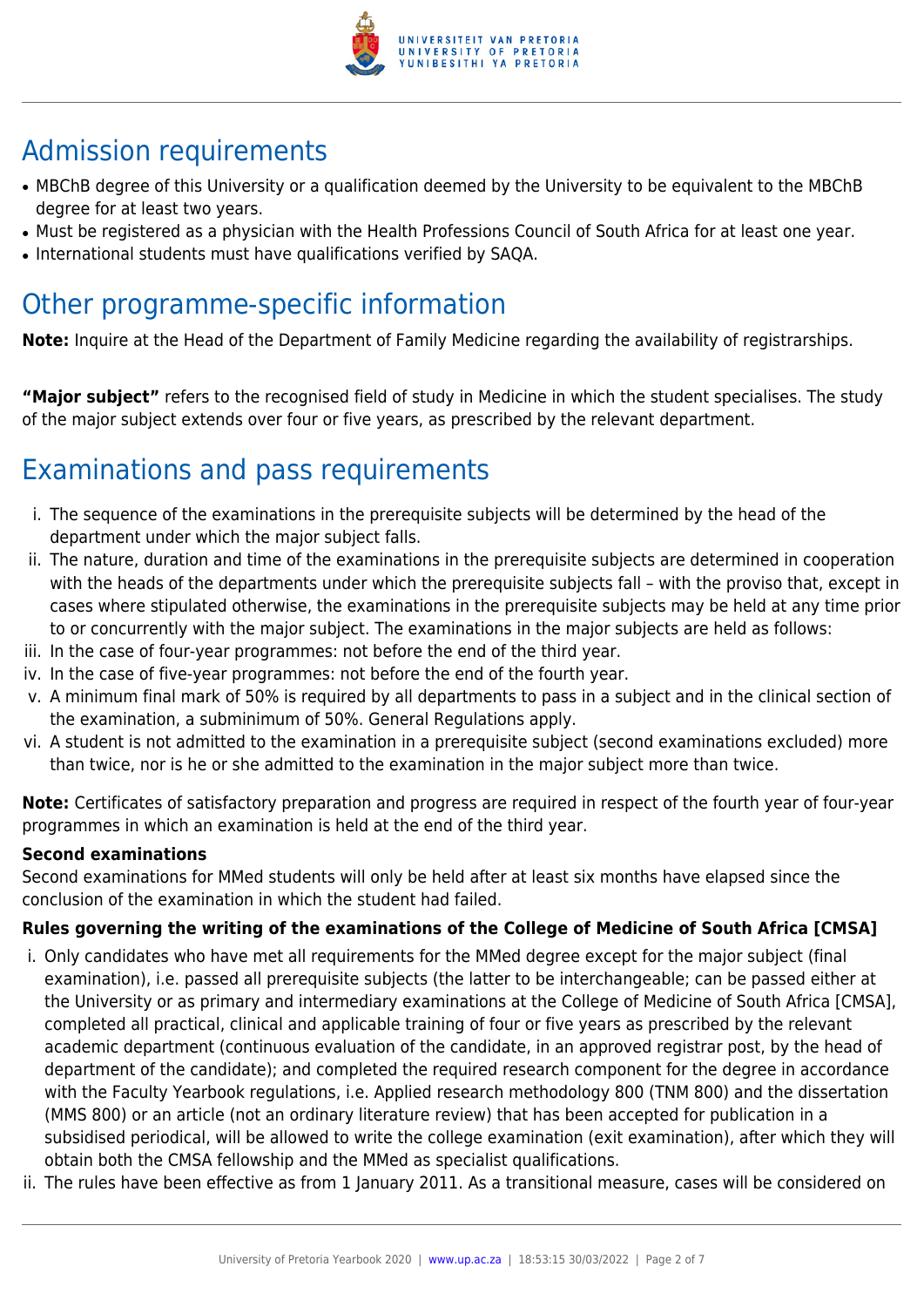

an individual basis where necessary.

### Exemption

#### **Exemption**

- i. The Faculty Board may grant partial exemption from the training and work mentioned under par. (b) and (c)(i) and (ii) above on the grounds of comparable training and experience completed in another post or at another recognised institution – with the proviso that exemption from a maximum period of 18 months may be granted with regard to four-year and five-year programmes.
- ii. Exemption from a maximum of three years may be granted by the Department of Medical Oncology for the MMed in Medical Oncology [MMed(MedOnc)] on the grounds of the MMed(Int) or MMed(Paed) degree of this University, or experience recognised by the University as equivalent.
- iii. Specific prerequisite subjects must be passed within 24 months after commencement of the programme.

## Pass with distinction

The degree is conferred at the end of the prescribed training period (i.e. three, four or five years, respectively). The degree is conferred with distinction on a student who has obtained a final mark of at least 75% in his or her major subject.

## General information

#### **Registrars**

Departments expect registrars to participate increasingly in the examining and treatment of patients in the hospital, both in-patients and out-patients, as well as performing and interpreting tests in the laboratory (where applicable); initially under supervision and later increasingly at their own responsibility. Lectures/symposia with closely related departments are organised, as well as discussions of literature, etc.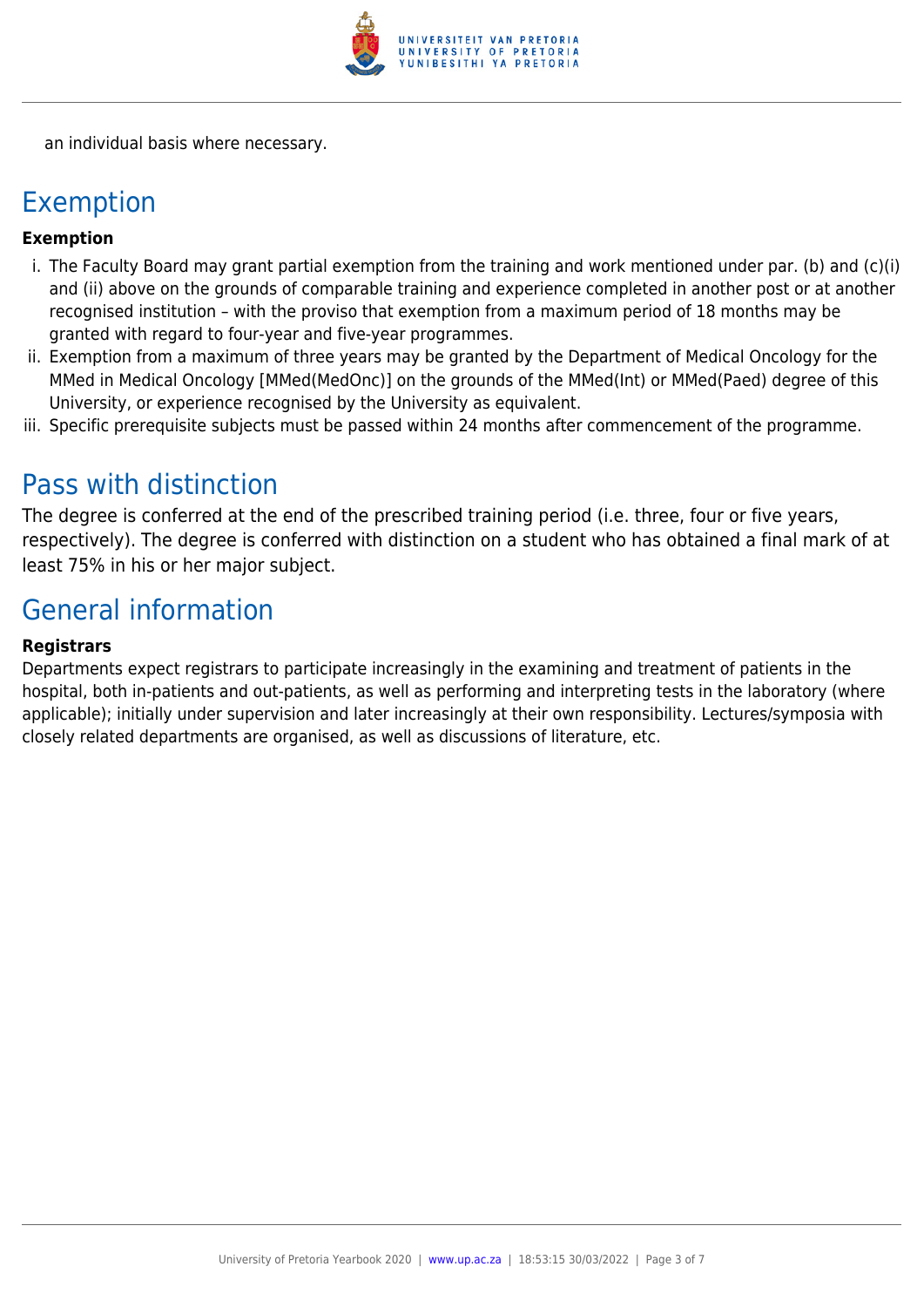

## Curriculum: Year 1

#### **Minimum credits: 534**

### **Core modules**

[Anatomy 802](https://www.up.ac.za/yearbooks/2020/modules/view/ANA 802) (ANA 802) - Credits: 36.00 [Pharmacology 800](https://www.up.ac.za/yearbooks/2020/modules/view/FAR 880) (FAR 880) - Credits: 36.00 [Physiology 801](https://www.up.ac.za/yearbooks/2020/modules/view/FSG 801) (FSG 801) - Credits: 36.00 [Dissertation 890](https://www.up.ac.za/yearbooks/2020/modules/view/MMS 890) (MMS 890) - Credits: 180.00 [Emergency medicine 801](https://www.up.ac.za/yearbooks/2020/modules/view/NGK 801) (NGK 801) - Credits: 300.00 [Pathology 880](https://www.up.ac.za/yearbooks/2020/modules/view/PAG 880) (PAG 880) - Credits: 36.00 [Applied research methodology 802](https://www.up.ac.za/yearbooks/2020/modules/view/TNM 802) (TNM 802) - Credits: 0.00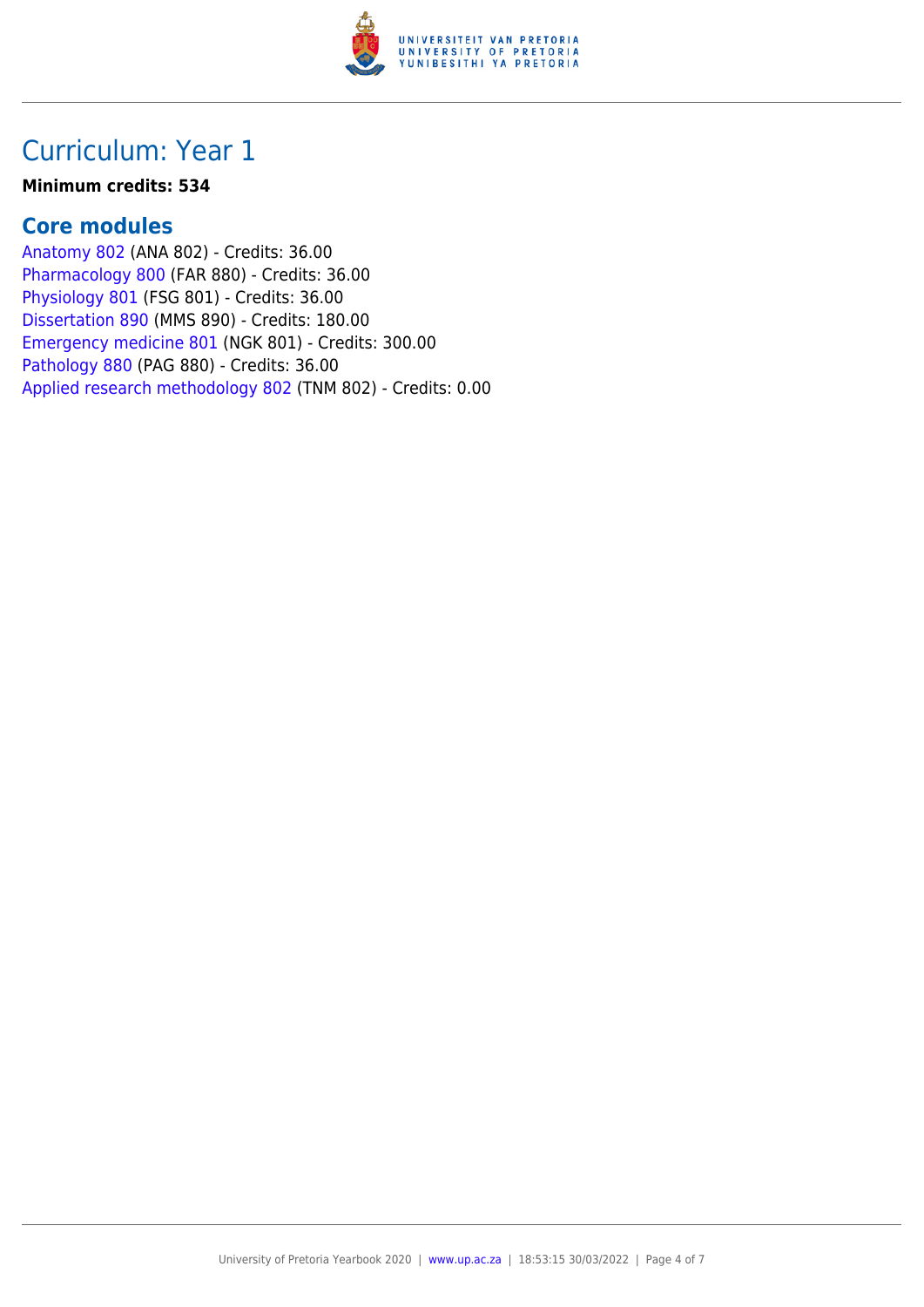

## Curriculum: Year 2

#### **Minimum credits: 534**

### **Core modules**

[Anatomy 802](https://www.up.ac.za/yearbooks/2020/modules/view/ANA 802) (ANA 802) - Credits: 36.00 [Pharmacology 800](https://www.up.ac.za/yearbooks/2020/modules/view/FAR 880) (FAR 880) - Credits: 36.00 [Physiology 801](https://www.up.ac.za/yearbooks/2020/modules/view/FSG 801) (FSG 801) - Credits: 36.00 [Dissertation 890](https://www.up.ac.za/yearbooks/2020/modules/view/MMS 890) (MMS 890) - Credits: 180.00 [Emergency medicine 801](https://www.up.ac.za/yearbooks/2020/modules/view/NGK 801) (NGK 801) - Credits: 300.00 [Pathology 880](https://www.up.ac.za/yearbooks/2020/modules/view/PAG 880) (PAG 880) - Credits: 36.00 [Applied research methodology 802](https://www.up.ac.za/yearbooks/2020/modules/view/TNM 802) (TNM 802) - Credits: 0.00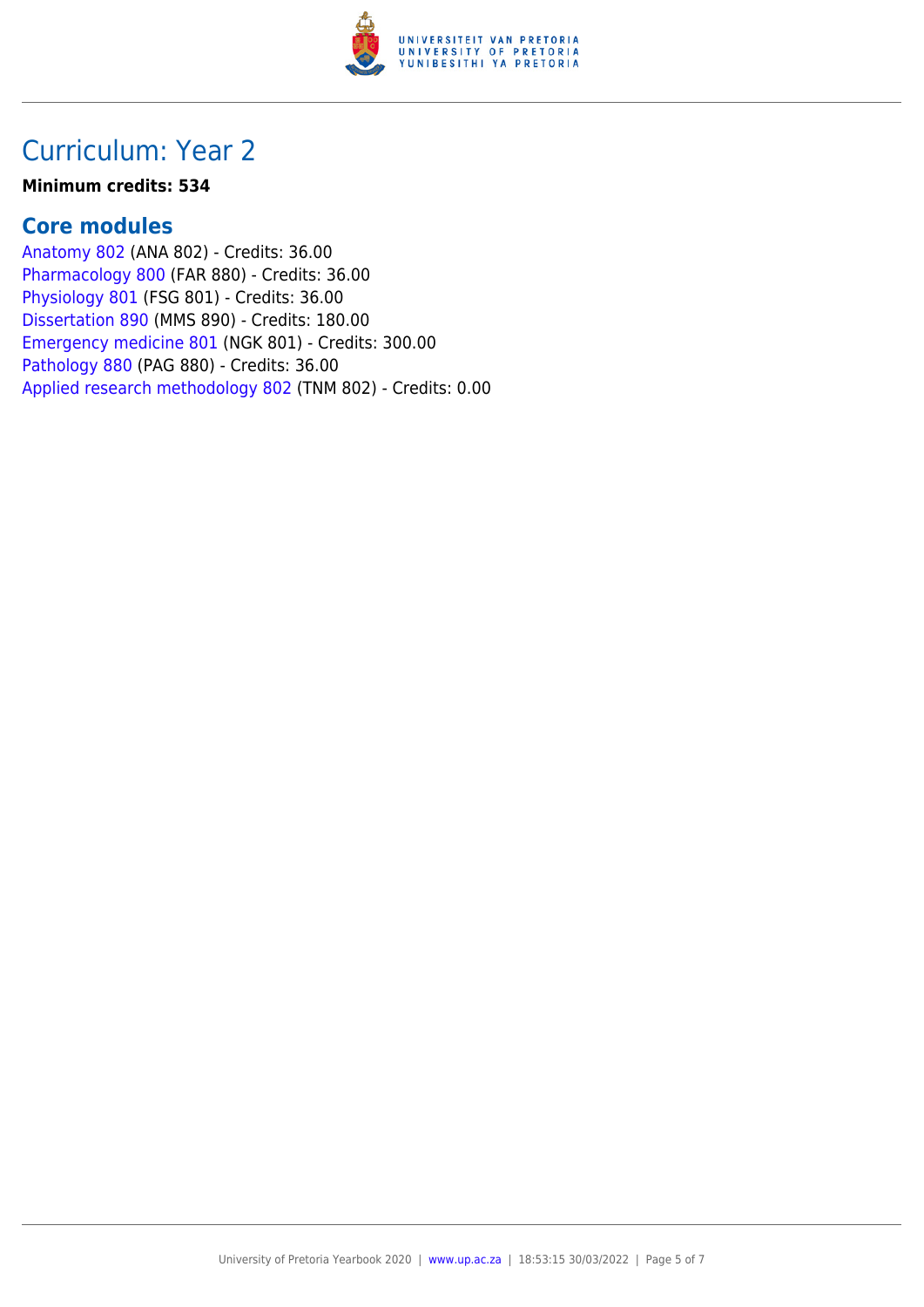

## Curriculum: Year 3

#### **Minimum credits: 534**

### **Core modules**

[Anatomy 802](https://www.up.ac.za/yearbooks/2020/modules/view/ANA 802) (ANA 802) - Credits: 36.00 [Pharmacology 800](https://www.up.ac.za/yearbooks/2020/modules/view/FAR 880) (FAR 880) - Credits: 36.00 [Physiology 801](https://www.up.ac.za/yearbooks/2020/modules/view/FSG 801) (FSG 801) - Credits: 36.00 [Dissertation 890](https://www.up.ac.za/yearbooks/2020/modules/view/MMS 890) (MMS 890) - Credits: 180.00 [Emergency medicine 801](https://www.up.ac.za/yearbooks/2020/modules/view/NGK 801) (NGK 801) - Credits: 300.00 [Pathology 880](https://www.up.ac.za/yearbooks/2020/modules/view/PAG 880) (PAG 880) - Credits: 36.00 [Applied research methodology 802](https://www.up.ac.za/yearbooks/2020/modules/view/TNM 802) (TNM 802) - Credits: 0.00